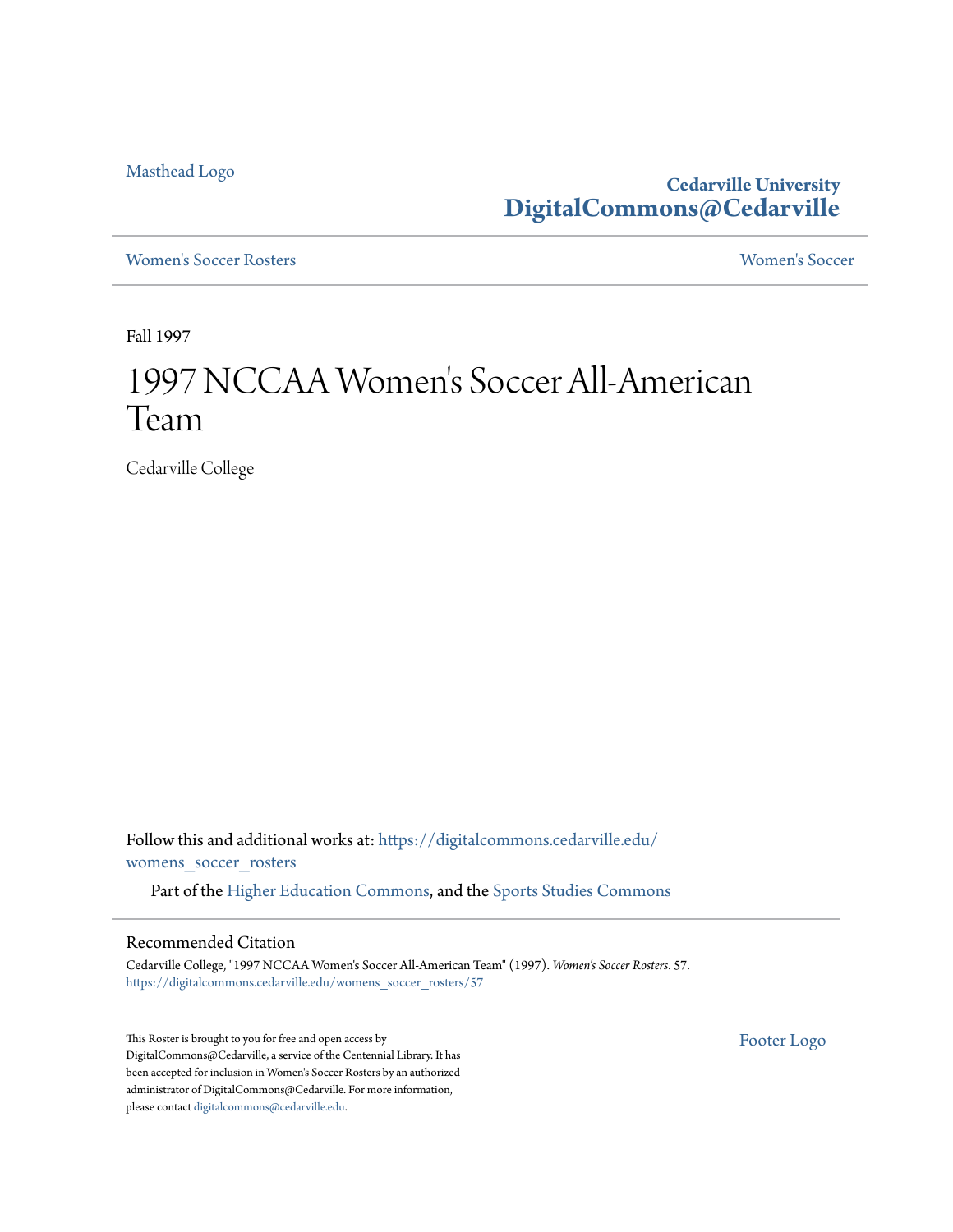## **1997 NCCAA All-Americans**

#### **First Team**

Kari Angelbeck Eve Arthur Angie Benedetti Elizabeth Gibson Mendie Gray Whitney Green Michelle Griffin Annette Grobelny Heidi Lee Carrie Miller Julie Redband Jennifer Todd Lisa Vanderbilt Barbie Yurchinson

Lee Grace Simpson Baptist Bible (Pa) Bartlesville Wesleyan Indiana Wesleyan Lee Judson (Ill) Indiana Wesleyan Baptist Bible (Pa) Roberst Wesleyan Indiana Wesleyan Cumberland Cumberland

#### **Second Team**

Kim Abshagen Laura Borrelli Keri Burch Heidi Carpenter Kari Davis Kristen Devinney Cindy Jones Mandy Malcom Anna Mattern Noelle Samples Lisa Thompson Kelly Tragesser Meghan Young Jan Zehr

#### **Honorable Mention**

Christy Bursch Priscilla Duger Leslie Ferguson Kelly Grace Alisha Guilfoyle Michelle Hubbard Jamie Johnson Sarah Knauss Lindsay Kruse Gail Musser Stephanie Pryor Kati Schwikert Jamie Slutzi Jenny Woods Cumberland Nyack Judson (Ill) Roberts Wesleyan Bartlesville Wesleyan Lee Bartlesville Wesleyan Baptist Bible (Pa) Judson (Ill) Indiana Wesleyan Lee Spring Arbor Simpson Indiana Wesleyan

### **Coach of the Year**

**Chris Davis, Baptist Bible (Pa)** 

Grace Judson (Ill) Baptist Bible (Pa) Roberts Wesleyan Baptist Bible (Pa) Cedarville Olivet Nazarene Spring Arbor Bartlesville Wesleyan Western Batist Cedarville Cumberland Malone Roberts Wesleyan